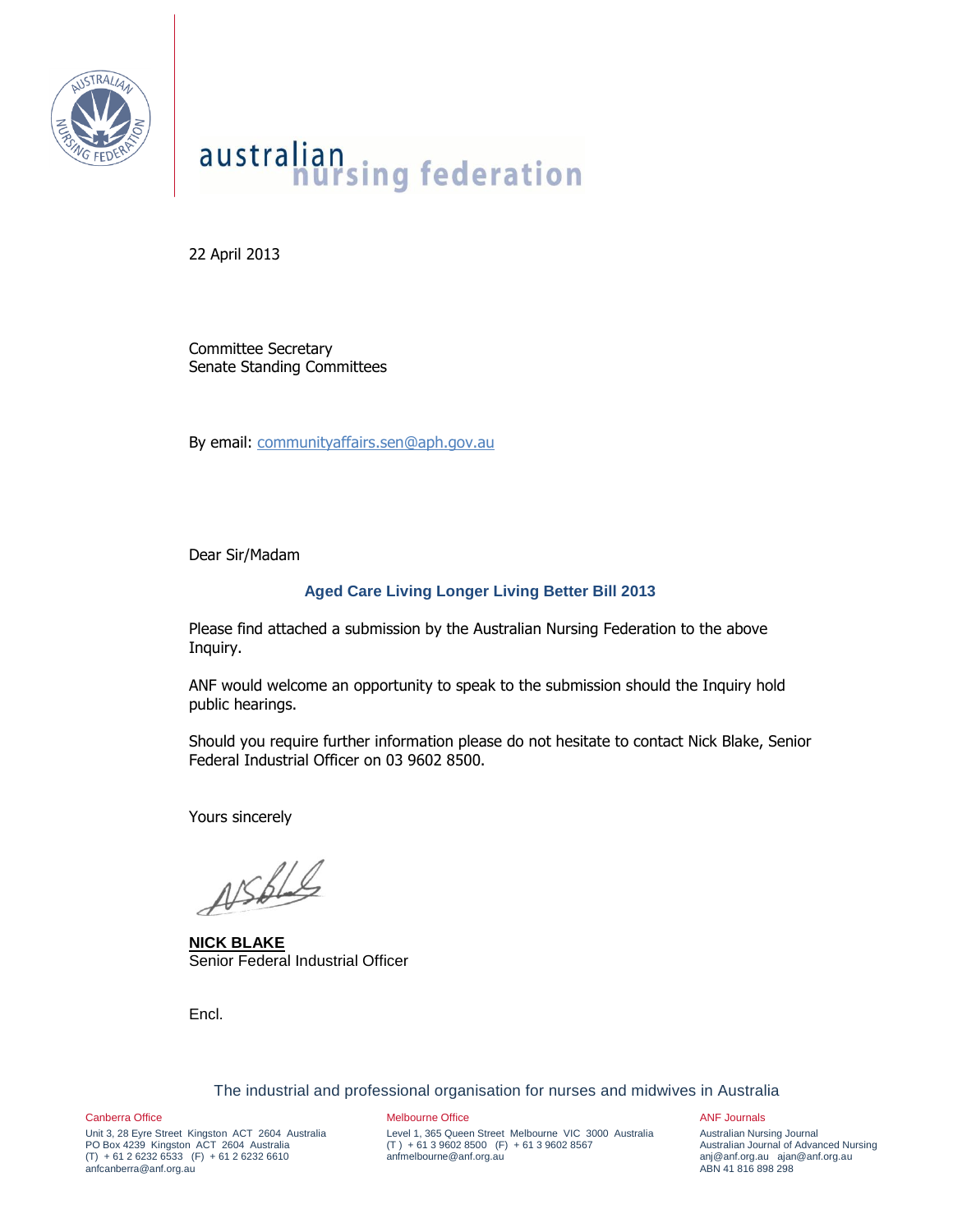

# australian<br>nursing federation

Aged Care Living Longer Living Better Bill 2013 Australian Aged Care Quality Agency Bill 2013 Australian Aged Care Quality Agency (Transitional Provisions) Bill 2013 Aged Care (Bond Security) Amendment Bill 2013 Aged Care (Bond Security) Levy Amendment Bill 2013

22 April 2013

Australian Nursing Federation Level 1, 365 Queen Street, Melbourne VIC 3000 P: 03-9602 8500 F: 03-9602 8567 E: industrial@anf.org.au Website: [www.anf.org.au](http://www.anf.org.au/)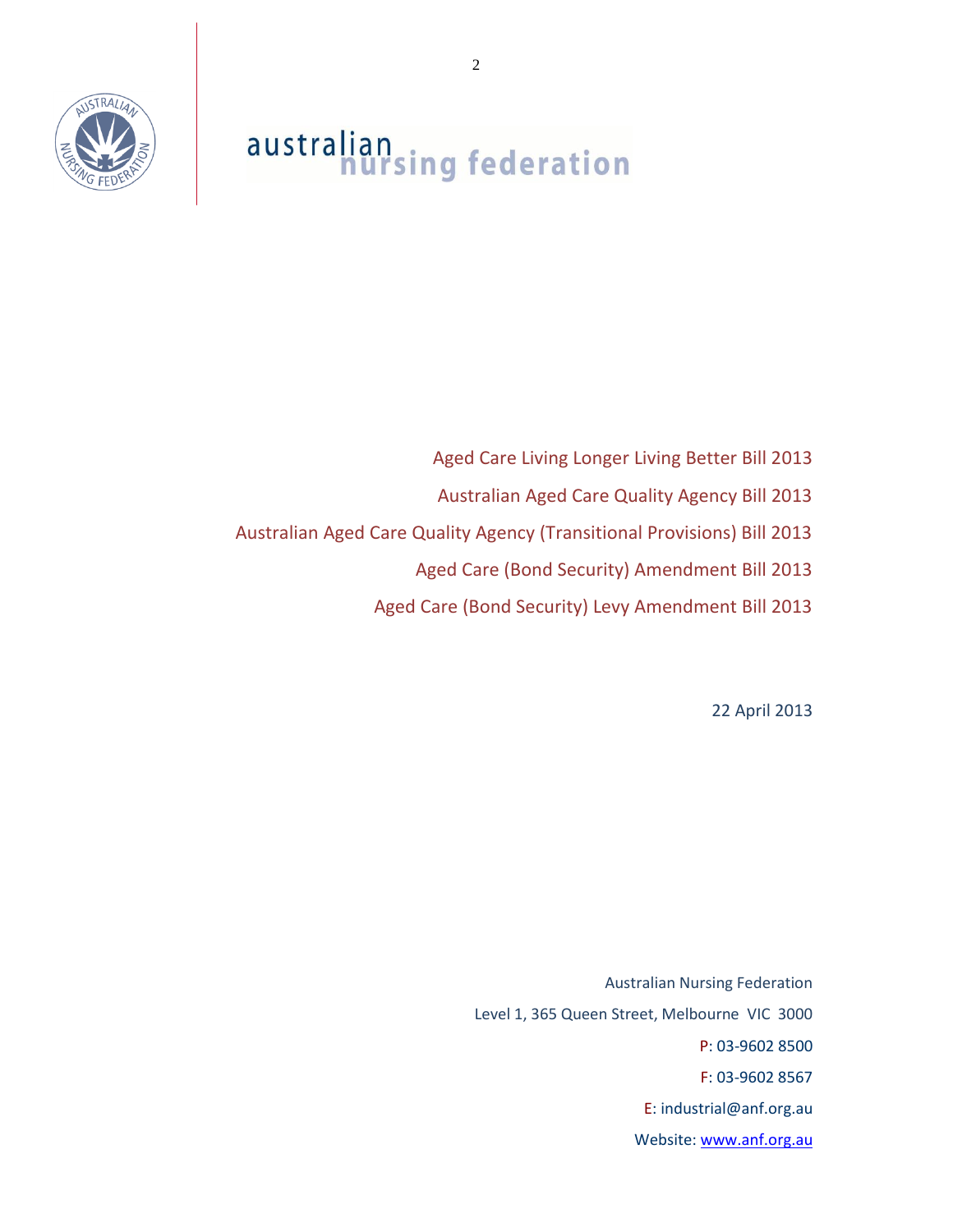#### **INTRODUCTION**

The Australian Nursing Federation (ANF) welcomes the opportunity to make a submission to the Senate Community Affairs Legislation Committee inquiry into the:

Aged Care Living Longer Living Better Bill 2013 Australian Aged Care Quality Agency Bill 2013 Australian Aged Care Quality Agency (Transitional Provisions) Bill 2013 Aged Care (Bond Security) Amendment Bill 2013 Aged Care (Bond Security) Levy Amendment Bill 2013

Our submission is confined to the Aged Care Living Longer Living Better Bill 2013.

The ANF supports the Bill subject to the following comments.

## **AGED CARE FUNDING SUPPLEMENTS**

It has been a long standing bipartisan policy that in recognition of the high costs associated with providing certain types of residential aged care, such as respite and dementia care or providing residential aged care in remote and rural areas, the federal government provides supplementary funding to approved providers.

Section 44.5 of the Aged Care Living Longer Living Better Bill 2013 provides for the following supplements:

- The respite supplement;
- The oxygen supplement;
- The enteral feeding supplement;
- The dementia supplement;
- The veterans supplement;
- The workforce supplement.

#### **THE WORKFORCE SUPPLEMENT**

The ANF supports the introduction of the Workplace Supplement as a simple, practical and transparent tool to provide additional funding to approved aged care providers to take steps to improve the wages and employment conditions of their workforce.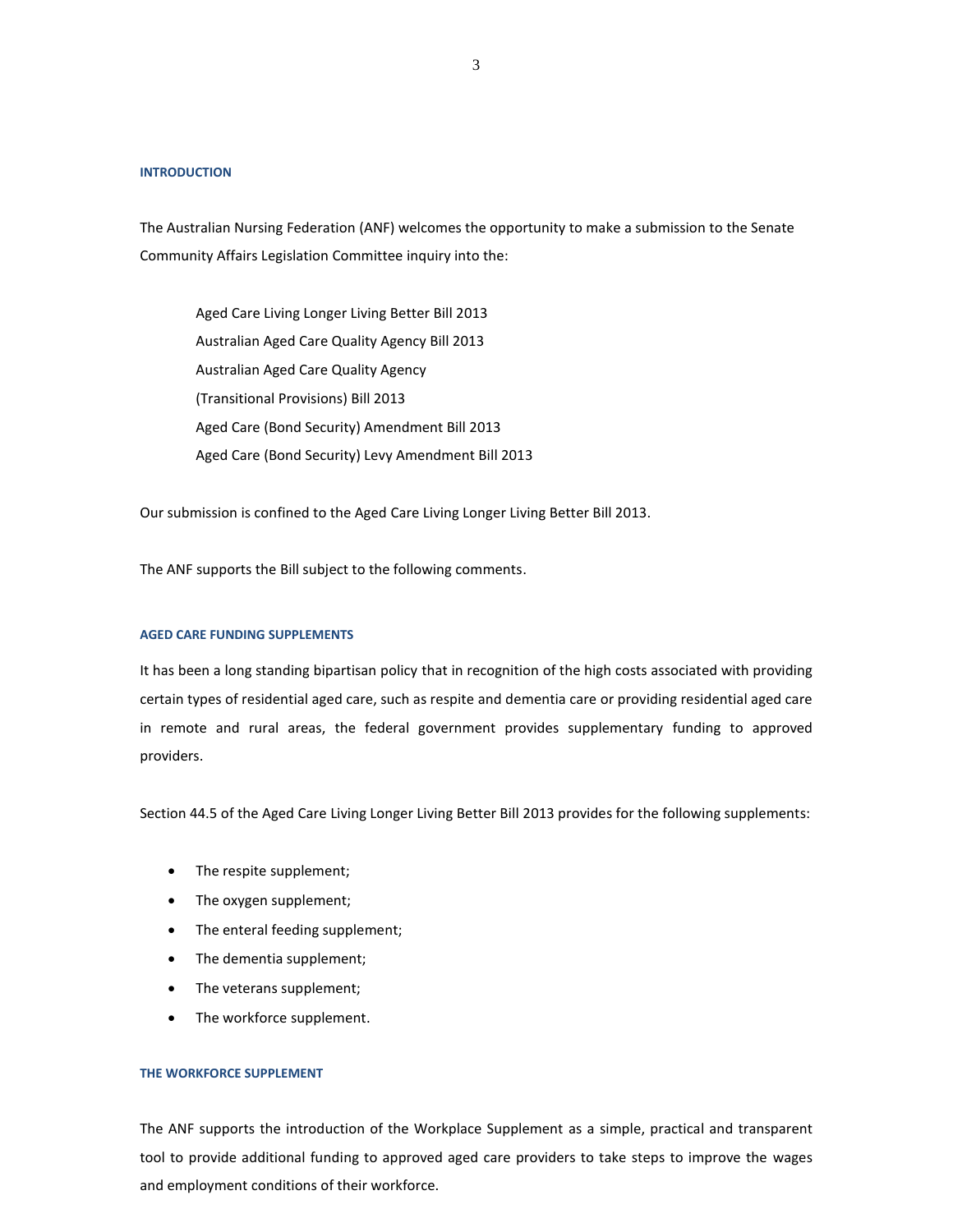The aims of the Workforce Supplement are:

- to improve the aged care sectors capacity to attract and retain a skilled and productive workforce;
- to provide funding to assist the aged care sector in delivering fair and competitive wages in the short term and longer term options for meeting the challenges of the sector considered by the Aged Care Financing Authority.

This initiative is in recognition that an appropriately skilled and qualified nursing workforce is fundamental to the delivery of quality aged care across both the residential and home care sectors and the workforce supplement will help providers meet the rising demands of caring for a growing number of older Australians, many with high acuity levels. The scheme also recognises that employees who are responsible for the most frail and dependent in our community are entitled to a decent wage and fair employment conditions.

It is important to note that an application for additional funding under the Workforce Supplement is voluntary and no approved aged care provider is obliged to participate.

Aged care providers who do apply having met the relevant criteria set out hereunder will be eligible for increased funding from 1 July 2013.

Aged care providers who operate establishments of 50 residential aged care beds or more, must have a new or amended enterprise agreement to be eligible to be assessed for the Workforce Supplement. Providers with less than 50 beds or who classify as providers of Veterans and Commonwealth Community Care Programs or Day Therapy Centre Programs will not need to enter into an enterprise agreement but will need to satisfy DOHA that they are meeting the terms and conditions of the Workforce Supplement.

To receive the additional funding the employer must provide through enterprise agreement or relevant commitment, a minimum 2.75% wage increase or the annual Fair Work Commission national wage increase whichever is higher plus a 1% wages supplement to employees covered by the agreement.

We believe that the inherent strength of linking the Workforce Supplement to enterprise agreement outcomes is that it is the most simple, efficient and transparent way to ensure that the additional funding meets the policy objective: to improve the wages and conditions of employment of aged care workers.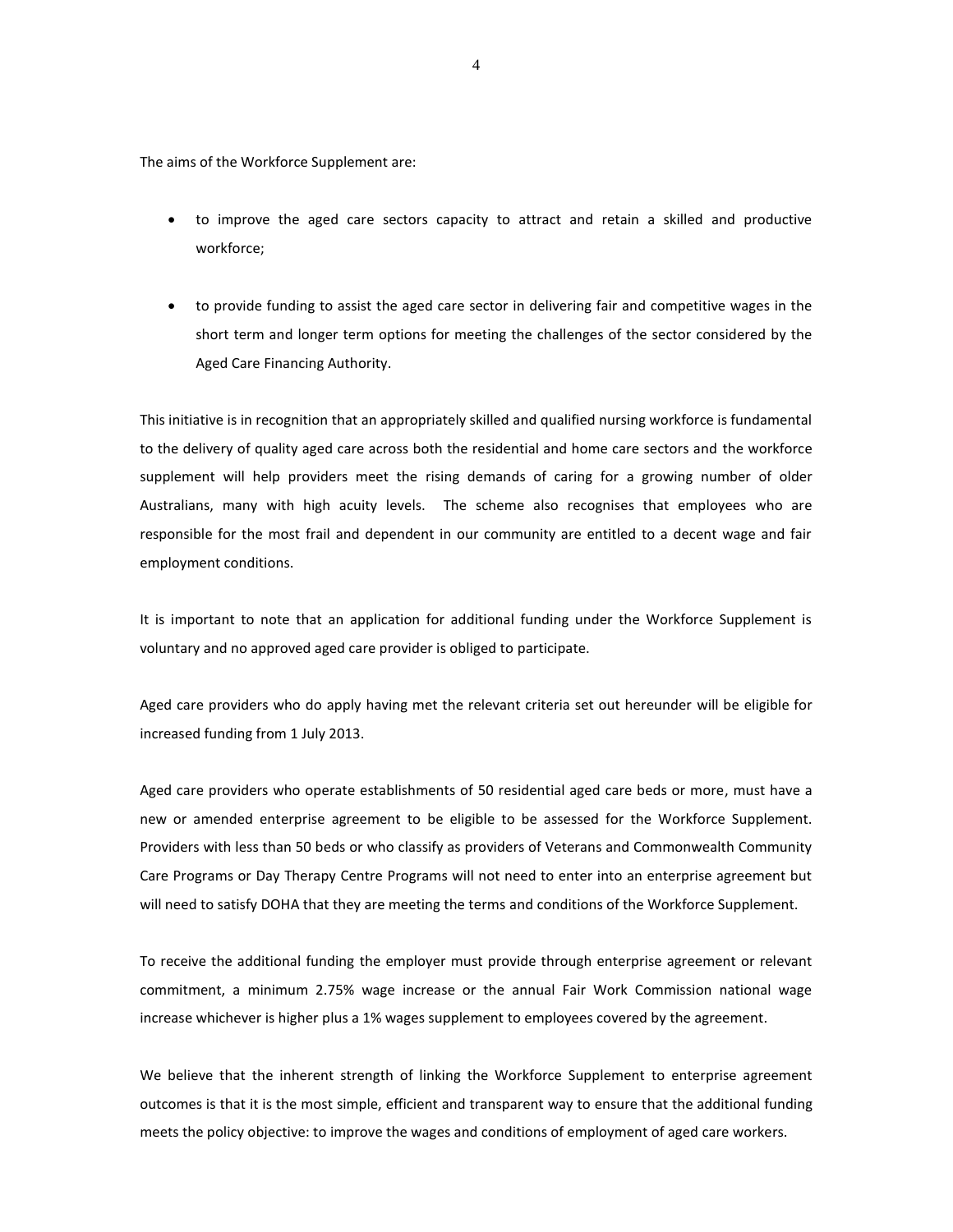We note that in addition to wages enterprise agreements must also have provisions which are intended to assist aged care providers attract and retain adequate numbers of suitably qualified staff.

The ANF is of the strong view that the government's approach is the best approach in the circumstances and we call on those who publically criticise the Workforce Supplement to abandon their narrow and sectional proposals and embrace an approach that will deliver the government policy outcomes across the aged care sectors.

We also support this approach in the knowledge that there has been a range of funding initiatives over the past decade by government(s) directed at enhancing the capacity of aged care employers to offer competitive wages. These initiatives included \$211 million over 4 years in 2002 and a further \$877.8 million in 2004. Unfortunately these additional amounts were not expressly tied to an industrial instrument and much of the money was used for other purposes.

This is evident when one examines the graph below which tracks the growing disparity in the wages paid to nurses in the public hospitals sector and those employed in aged care





#### **MODERN AWARD MARGINS**

In addition to be eligible to be assessed for the Workforce Supplement the wage rates in the enterprise agreement must be above the relevant margins in the modern award. The modern award margins are set in Table I and are subject to phasing arrangements over a 2 to 3 year period: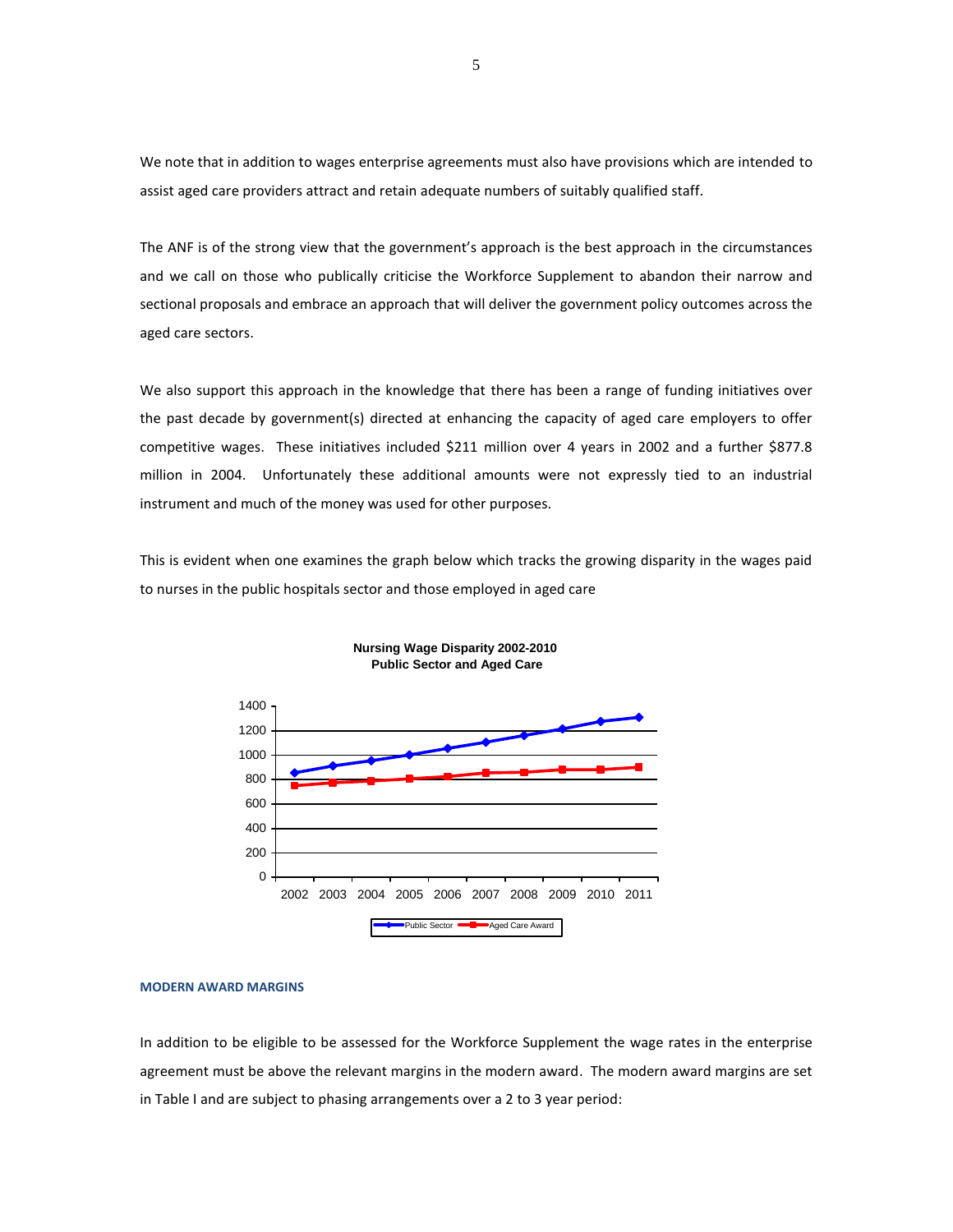| <b>Classification</b>                   | 2013-14 | 2014-15 | 2015-16 | 2016-17 |
|-----------------------------------------|---------|---------|---------|---------|
| Personal and community care workers and | 1.50%   | 3.00%   | 3.00%   | 3.00%   |
| other care staff                        |         |         |         |         |
| Enrolled nurses                         | 2.50%   | 5.50%   | 8.50%   | 8.50%   |
| Registered nurses                       | 4.00%   | 8.00%   | 12.60%  | 12.60%  |

**Table 1**

The requirement that providers meet the margins in Table 1 has regard to two important issues; firstly that there is capacity in the funding of the aged care system without the workforce supplement to enable employers to contribute to wages outcomes in enterprise agreements and secondly recruitment and retention issues are more acute in enrolled and registered nursing classifications and therefore a higher margin is required.

This is evident when one examines the existing wage rates for enrolled nurses and registered nurses currently covered by enterprise agreement. We attach for the benefit of the Committee, as Appendix 1 to this submission, an analysis of current enterprise agreements (including those that have expired within the last 18 months)

This analysis, which provides national and state/territory data examines the proportion of facilities that have enterprise agreement wage rates as at July 2013 that is less than the modern Nurses award rate adjusted for the margin. The analysis demonstrates that while 90% of aged care facilities have nursing workforce covered by agreements less than 10% of the enrolled nurse workforce and less than 5% of registered nurses are currently paid less than the modern award margin set out in Table 1.

We note that while the percentage of facilities in Victoria and South Australia with enrolled nurse wage rates below the modern award rate margin is 11.2% and 24% respectively this is due to few if any employers engaging enrolled nurses at the entry level wage rate.

#### **ENTERPRISE BARGAINING IN AGED CARE**

The history of bargaining by ANF on behalf of nurses and those employed to assist in the provision of nursing services, is our view relevant to the Committees examination of the Aged Care Living Longer Living Better Bill 2013

The ANF has substantial membership in the aged care sector and has sought to bargain with aged care providers since the late 1990s. However due to the rigid terms of the Workplace Relations Act 1996 agreements were difficult to secure as most employers steadfastly refused to engage with their employees over wages and employment conditions.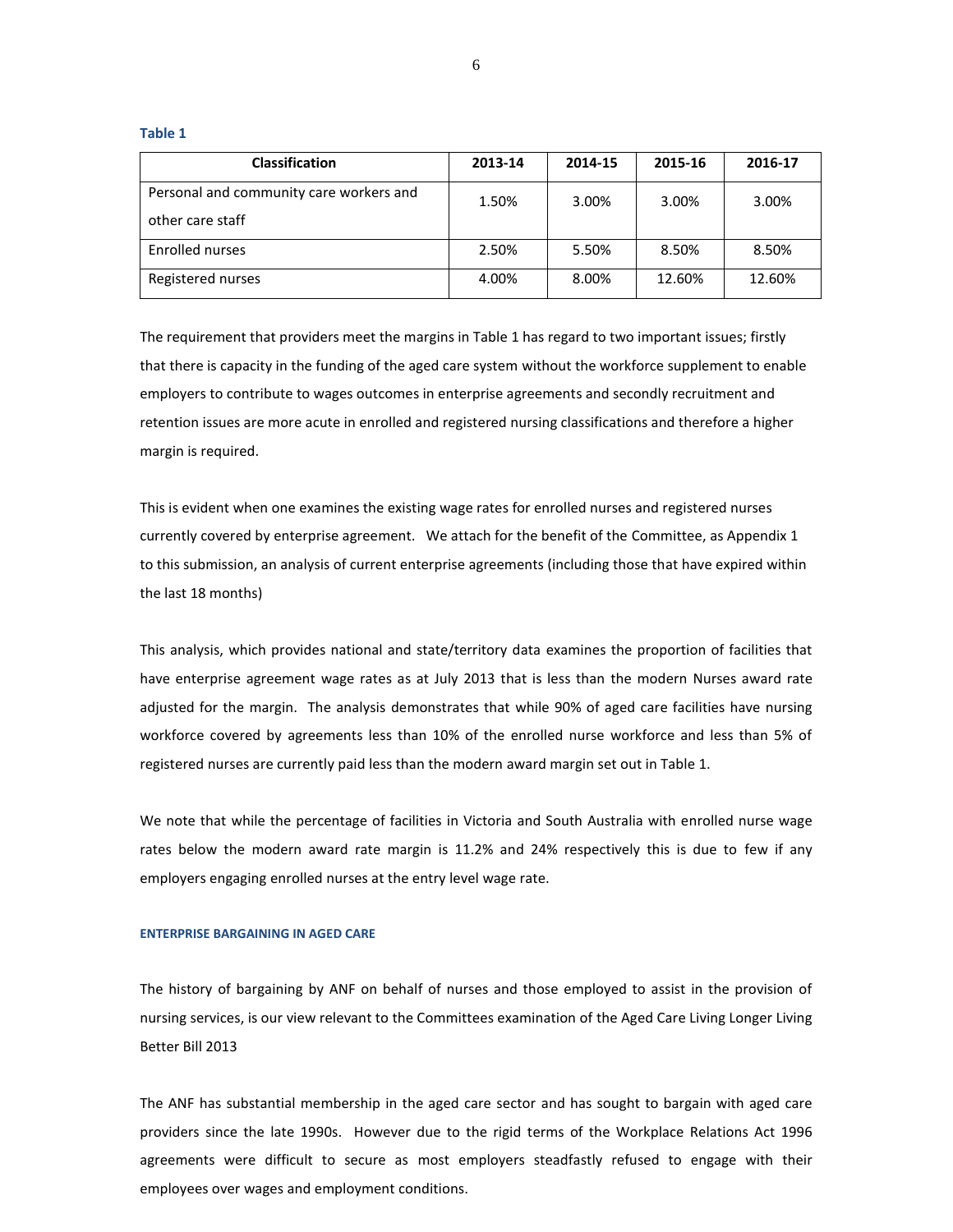The failure of the aged care sector to embrace bargaining had a debilitating impact on the provision of services to the elderly as well as the ability of employers to attract and retain quality staff. Productivity and efficiency improvements were deficient and wages declined

During this period bargaining outcomes, where they did occur could be best described as patchy with collective agreements generally providing remuneration arrangements that fell well short of those provided for in both public and private health settings.

However with the introduction of the Fair Work Act in 2007 employers have progressively embraced enterprise bargaining and have developed agreements which meet both the needs of aged care employers and their workforce

ANF maintains a data base of enterprise agreements and sets out below an overview of the coverage of enterprise agreements in non public residential aged care establishments

As at 28 February 2013, we have identified a total of 772 current or recently expired agreements that operate in the residential aged care sector.The combined total for all States/Territories is 785 – thirteen more than the count for Australia (772) because of 12 multistate agreements (11 covering two States and 1 covering three States/Territories).

### **Table 2**

#### **Count of current or most recent agreements by State/Territory and nationally**

|            | Count |
|------------|-------|
| Australia  | 772   |
| <b>NSW</b> | 172   |
| <b>VIC</b> | 307   |
| <b>QLD</b> | 70    |
| <b>SA</b>  | 125   |
| <b>WA</b>  | 50    |
| <b>TAS</b> | 41    |
| <b>NT</b>  | 5     |
| <b>ACT</b> | 15    |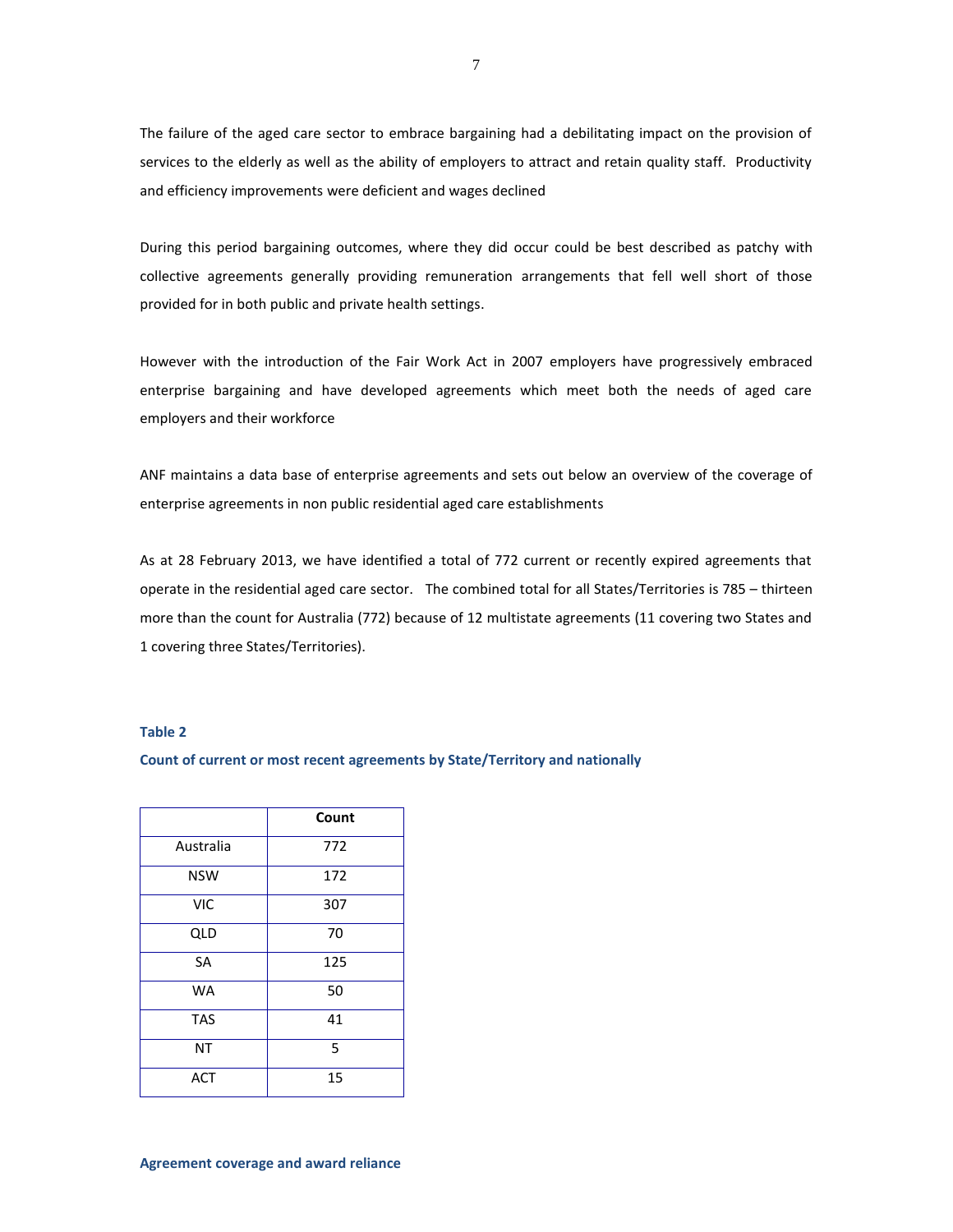Across Australia, about 82% of all aged care facilities have their entire nursing workforce covered by single enterprise agreements (2016 out of 2458 facilities). Four in every five of these fully covered facilities are covered by a single agreement setting out wages and conditions for all classifications of nursing staff (RN, EN and AIN/PCW). In a further 6.6% of facilities, nursing classifications are partially covered by agreements and partially covered by award.

Only 11.1 % of facilities are totally award reliant. On a State/Territory basis, the percentage share of facilities that are totally reliant on awards is just 8.9% in NSW; 3.2% in Victoria; 5.7% in Tasmania and 7.7% in ACT.

#### **Agreement coverage varies markedly across the States and Territories**

Victoria records the highest rate of complete coverage with 548 out of 566 facilities (almost 97%) completely covered by enterprise agreements. NSW also records a high level of complete coverage - 91% (781 out of 857) of all facilities. In both Queensland and Tasmania roughly 4 out of 5 facilities are fully covered. Almost 83% of all Tasmanian facilities are fully covered (58 out of 70) and 78% in Queensland (354 out of 456) are fully covered.

In South Australia one third of all facilities are fully covered by enterprise agreements. In more than 60% of facilities, AINs/PCWs (and presumably support staff) are not covered by enterprise agreements, while RNs and ENs are covered in 95.7% of facilities.

In our submission these statistics demonstrate; firstly an overwhelming existing coverage of care staff by enterprise agreements means a requirement to enter into an agreement is not onerous and secondly the widespread coverage of agreement supports our view that agreements are the most efficient and transparent vehicle to ensure the funding goes where it is intended.

#### **COMMENTS BY TONY ABBOTT**

The ANF also condemns without reservation the small number of public statements that have attempted to link the additional funding for aged care workers to benefit the role and influence of trade unions active in the aged care sector.

One of the worst examples was made by the Leader of the Opposition the Honourable Tony Abbott, in the Australian parliament on 21 March 2013 when he said: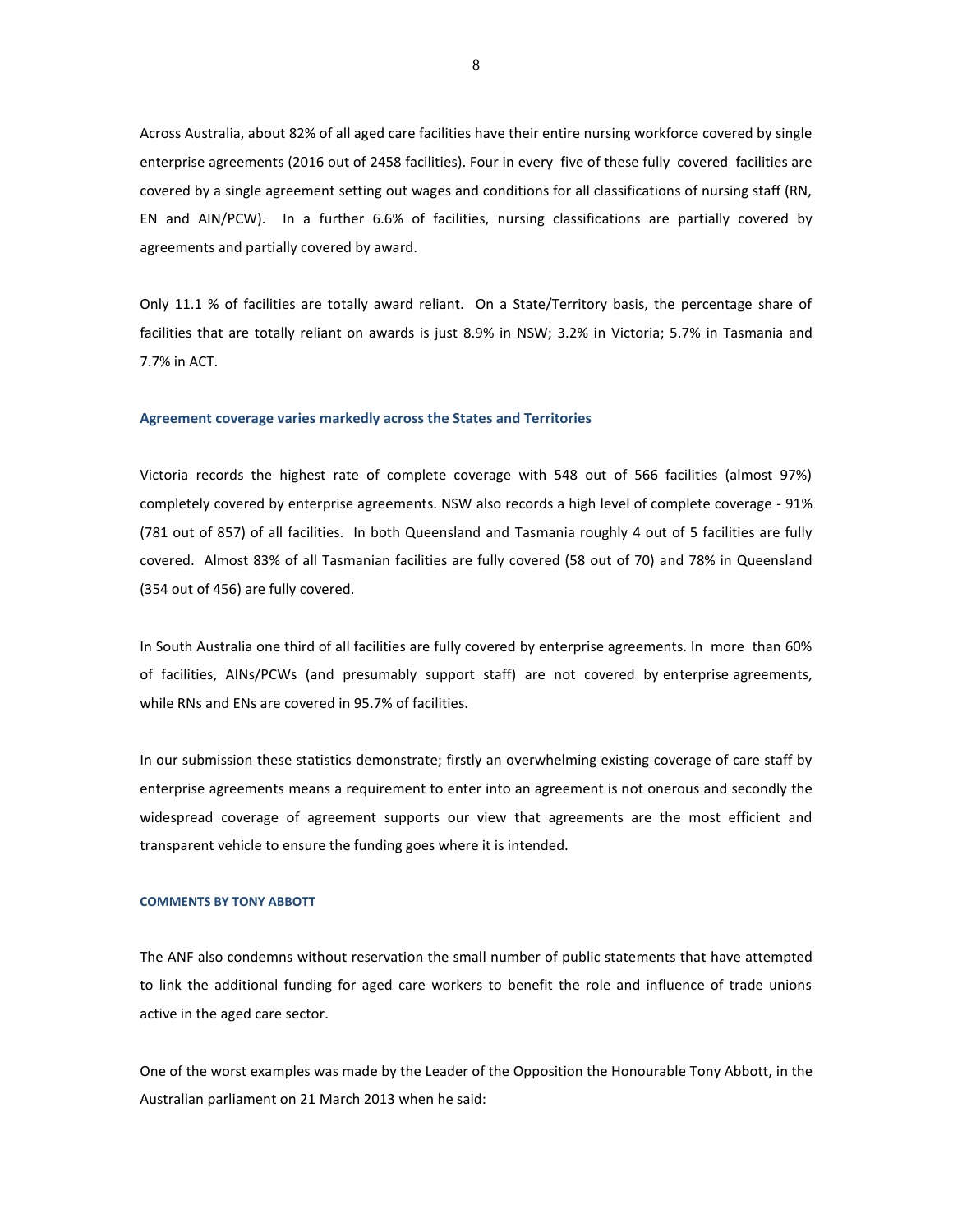*"…….. we had \$1.2B in borrowed money for aged care workers but – this is the interesting thing – no more money for poorly paid workers, which obviously no decent Australian would begrudge. The extraordinary thing is that this turns out to be conditional on an EBA negotiated with the relevant union. In other words, this is a taxpayer funded recruitment drive for the unions that this Prime Minister's leadership depends upon".* 

(House of Representatives Hansard, 21 March 2013 at page 53).

These comments are not worthy of a leader of a parliamentary party, grossly misinformed and pernicious at best.

In response, ANF would like to make the following points:

- there is no obligation on an aged care provider to sign up to the policy;
- enterprise agreements are not made between a trade union and an employer, but rather between the employees and their employer;
- there is no requirement for an employee to be a union member to participate in enterprise bargaining process or to receive the benefits of the agreement.

#### **High Care v. Low Care**

The ANF supports the removal of different treatment for high and low care residents but notes that such changes should not be used by providers for diluting the skill mix of nursing services. The well established ANF position is that all older Australians receiving aged care services are entitled to the same safe and quality care that registered and enrolled nurses provide, regardless of any category of care.

The provision of quality, skilled nursing care to recipients with low care needs on the ACFI tool will have a two-fold benefit. The care recipients will maximise their degree of independence for longer, because quality nursing care will decrease the rate of advancement of disease and frailty associated with old age. The second benefit is a financial one to the Department of Health and Ageing, because decreasing the rate of deterioration will decrease the incidence of, and/or rate of advancement to, high care needs, which of course triggers a higher level of funding and greater cost to the Commonwealth.

The ANF believes that, in concert with the removal of a distinction between low care and high care, a model of care should be developed and implemented which also does not differentiate between approval for low care or high care, but is consistent with the specific care needs identified from the ACFI assessment.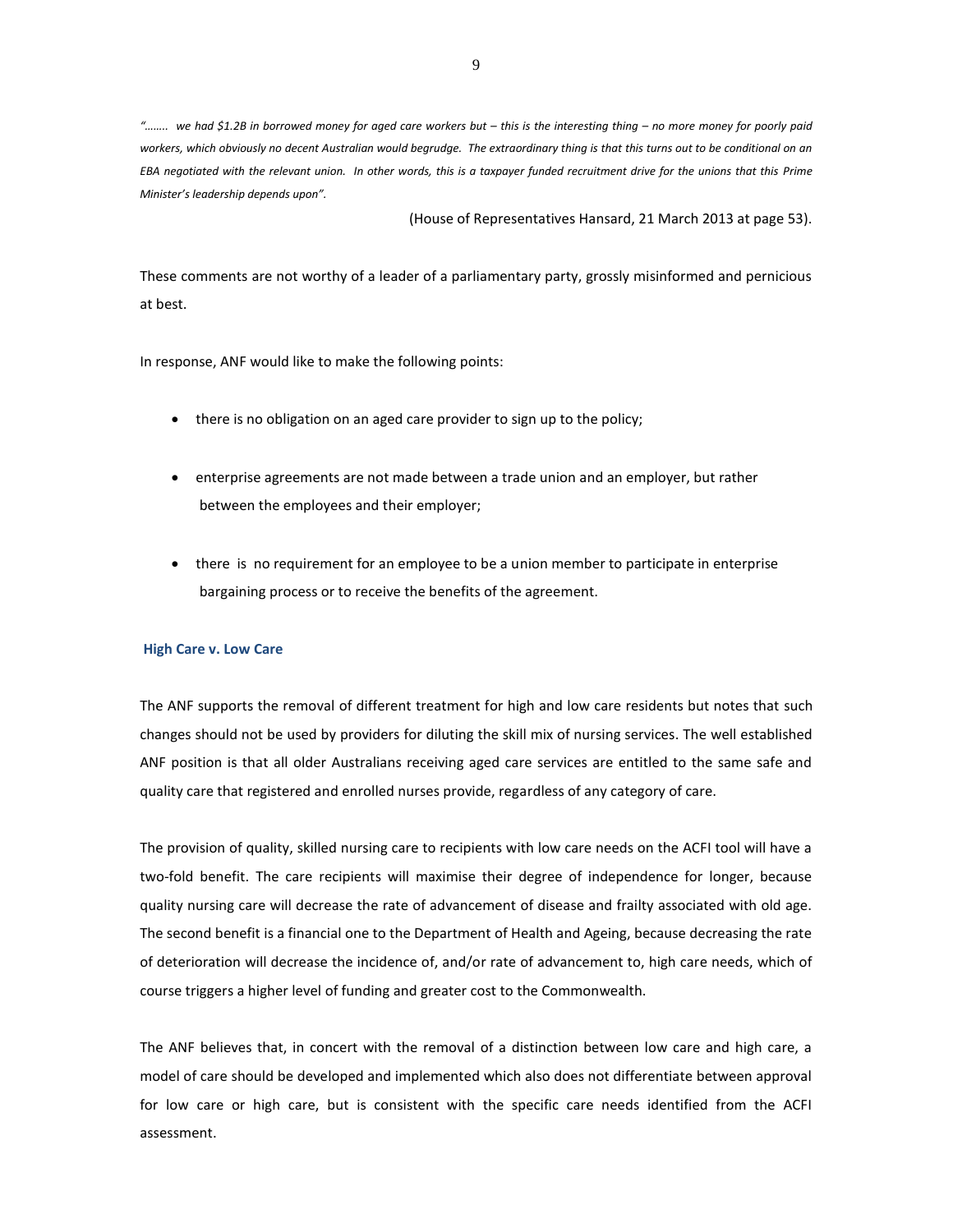An appropriate model will provide safe and quality nursing care to all residents, improve residents' health and well-being, slow the rate of deterioration, reduce recurrent costs to the Commonwealth and, to some degree, ameliorate the current perverse funding system which rewards providers through higher funding when residents become more frail and dependent.

#### **CONCLUSION**

As stated at the outset, this submission focuses on the Aged Care Living Longer Living Better Bill 2013 and, in particular, the introduction of the new Workforce Supplement.

It may be said that as an industrial organisation ANF would focus on those aspects of the Bill that may lead to industrial gains for aged care workers. However, in defense of this approach, we submit that the goal of achieving reasonable wages and employment conditions, in part, recognises that the capacity of the industry to attract and retain reasonable numbers of skilled and committed workers is fundamental to providing the levels of care to our elderly that the community expects. If the industry is unable to compete in the labour market then standards of care will be reduced.

The Bill provides an impetus for real changes that will assist providers in the labour market , but also recognises that substantial increases in public funding is conditional upon a level of transparency and accountability for the monies that in the past has not occurred. While we understand that some aged care providers are disappointed with this approach, we would urge the committee to send a strong signal to the industry that this is the correct policy approach.

The views of our union on these issues are supported by both the United Voice and the Health Services Union as evident in our joint statement which forms Appendix 2 to this submission.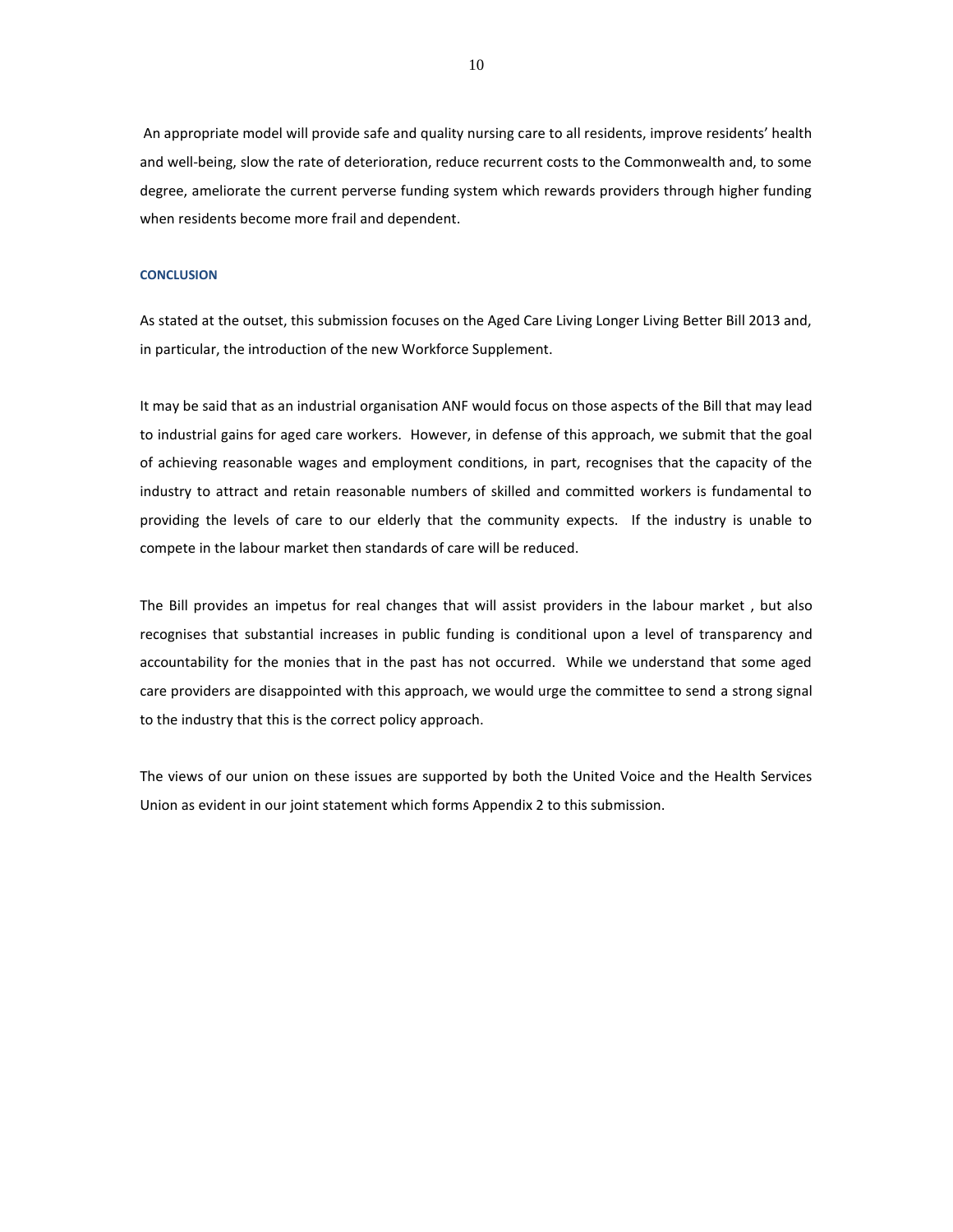# APPENDIX 1

|            |        | AIN<br><b>ENTRY</b> | AIN<br>THEREAFTER | AIN<br>CERT <sub>3</sub><br><b>ENTRY</b> | AIN<br>CERT <sub>3</sub><br>THEREAFTER | EN<br><b>MIN</b> | EN<br>MAX      | <b>RN</b><br>LEVEL1<br><b>ENTRY</b> | RN LEVEL1<br>THEREAFTER |
|------------|--------|---------------------|-------------------|------------------------------------------|----------------------------------------|------------------|----------------|-------------------------------------|-------------------------|
| Aust (n)   | Total  | 1826                | 1826              | 1836                                     | 1836                                   | 2053             | 2053           | 2049                                | 2049                    |
|            | (n)    | 149                 | 182               | 415                                      | 121                                    | 156              | 59             | 104                                 | 61                      |
|            | (%)    | 8.2                 | 10.0              | 22.6                                     | 6.6                                    | 7.6              | 2.9            | 5.1                                 | 3.0                     |
|            |        |                     |                   |                                          |                                        |                  |                |                                     |                         |
| <b>NSW</b> | Total  | 724                 | 724               | 725                                      | 725                                    | 724              | 724            | 724                                 | 724                     |
|            | (n)    | 84                  | 89                | 285                                      | 36                                     | $\mathbf{1}$     | 24             | 0                                   | 4                       |
|            | (%)    | 11.6                | 12.3              | 39.3                                     | 5.0                                    | 0.1              | 3.3            | 0.0                                 | 0.6                     |
|            |        |                     |                   |                                          |                                        |                  |                |                                     |                         |
| VIC        | Total  | 526                 | 526               | 526                                      | 526                                    | 526              | 526            | 525                                 | 525                     |
|            | (n)    | $\overline{2}$      | $\overline{7}$    | 20                                       | 5                                      | 59               | 12             | 31                                  | 16                      |
|            | (%)    | 0.4                 | 1.3               | 3.8                                      | 1.0                                    | 11.2             | 2.3            | 5.9                                 | 3.0                     |
|            |        |                     |                   |                                          |                                        |                  |                |                                     |                         |
| QLD        | Total  | 347                 | 347               | 347                                      | 347                                    | 349              | 349            | 349                                 | 349                     |
|            | (n)    | 27                  | 42                | 41                                       | 31                                     | 38               | 12             | 18                                  | 39                      |
|            | (%)    | 7.8                 | 12.1              | 11.8                                     | 8.9                                    | 10.9             | 3.4            | 5.2                                 | 11.2                    |
|            |        |                     |                   |                                          |                                        |                  |                |                                     |                         |
| SA         | Total  | 50                  | 50                | 53                                       | 53                                     | 208              | 208            | 208                                 | 208                     |
|            | (n)    | 15                  | 28                | 36                                       | 23                                     | 50               | 3              | 49                                  | $\mathbf{1}$            |
|            | (%)    | 30.0                | 56.0              | 67.9                                     | 43.4                                   | 24.0             | 1.4            | 23.6                                | 0.5                     |
|            |        |                     |                   |                                          |                                        |                  |                |                                     |                         |
| WA         | Total  | 131                 | 131               | 132                                      | 132                                    | 163              | 163            | 160                                 | 160                     |
|            | (n)    | 0                   | $\mathbf{1}$      | 0                                        | 0                                      | $\mathbf{1}$     | $\overline{7}$ | 0                                   | 0                       |
|            | (%)    | 0.0                 | 0.8               | 0.0                                      | 0.0                                    | 0.6              | 4.3            | 0.0                                 | 0.0                     |
|            |        |                     |                   |                                          |                                        |                  |                |                                     |                         |
| <b>TAS</b> | Total  | 26                  | 26                | 30                                       | 30                                     | 58               | 58             | 58                                  | 58                      |
|            | (n)    | 12                  | 9                 | 21                                       | 21                                     | $\overline{2}$   | 0              | $\overline{\mathbf{5}}$             | 0                       |
|            | (%)    | 46.2                | 34.6              | 70.0                                     | 70.0                                   | 3.4              | 0.0            | 8.6                                 | 0.0                     |
|            |        |                     |                   |                                          |                                        |                  |                |                                     |                         |
| ACT        | Total  | 20                  | 20                | 20                                       | 20                                     | 20               | 20             | 20                                  | 20                      |
|            | (n)    | 10                  | 6                 | 12                                       | 9                                      | 5                | $\mathbf{1}$   | $\mathbf{1}$                        | $\mathbf{1}$            |
|            | $(\%)$ | 50.0                | 30.0              | 60.0                                     | 45.0                                   | 25.0             | $5.0\,$        | $5.0\,$                             | $5.0\,$                 |

## **Percentage of facilities with July 2013 agreement rate less than the 2012 Nurses Award Rate adjusted for relevant classification margin**